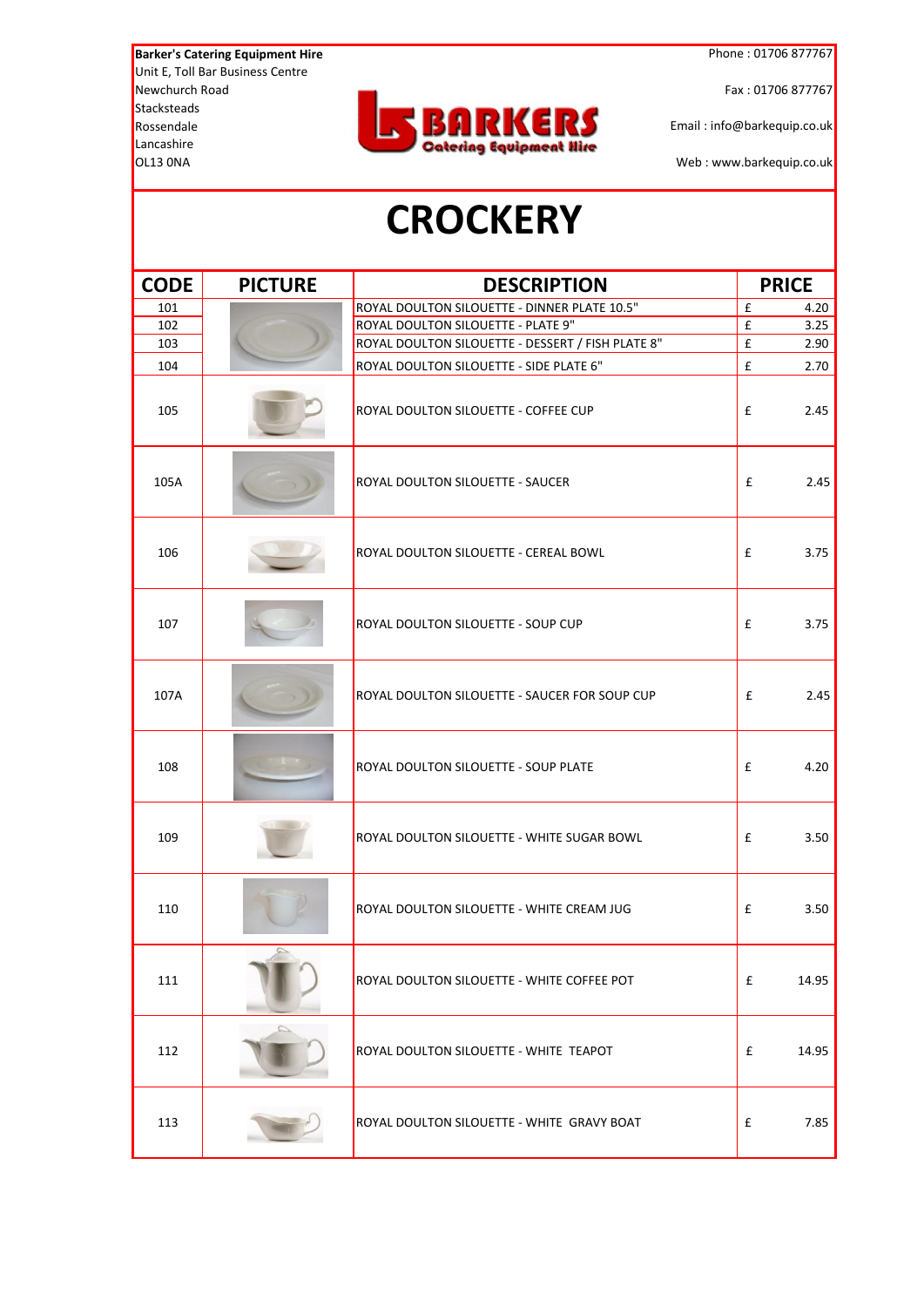| 101  |          | PORCELITE - DINNER PLATE 11"                         | $\mathbf f$        | 4.20 |
|------|----------|------------------------------------------------------|--------------------|------|
| 101A |          | PORCELITE - DINNER PLATE 10 1/4"                     | $\pmb{\mathsf{f}}$ | 3.80 |
| 103  |          | PORCELITE - DESSERT / FISH PLATE 8"                  | $\pmb{\mathsf{f}}$ | 2.50 |
| 104  |          | PORCELITE SIDE PLATE 6"                              | $\mathbf f$        | 2.30 |
| 105  |          | PORCELITE - COFFEE CUP                               | £                  | 2.20 |
| 105A | $\sigma$ | <b>PORCELITE - SAUCER</b>                            | £                  | 2.20 |
| 106  |          | PORCELITE - CEREAL BOWL                              | £                  | 2.75 |
| 114  |          | <b>CRUET SET</b>                                     | £                  | 3.00 |
| 115  |          | <b>SALT AND PEPPER MILLS</b>                         | £                  | 4.75 |
| 116  |          | LARGE WHITE CROCKERY JUG (SAUCE / CREAM / MILK)      | £                  | 3.00 |
| 117  |          | RAMAKIN                                              | £                  | 1.95 |
| 118  |          | WHITE CROCKERY SERVING PLATTER 36cm X 21cm           | £                  | 4.50 |
| 119  |          | WHITE CROCKERY RECTANGULAR SERVING DISH 33cm X 20 cm | £                  | 4.50 |
| 120  |          | WHITE CROCKERY OVAL SERVING DISH 25cm X 17cm         | £                  | 4.50 |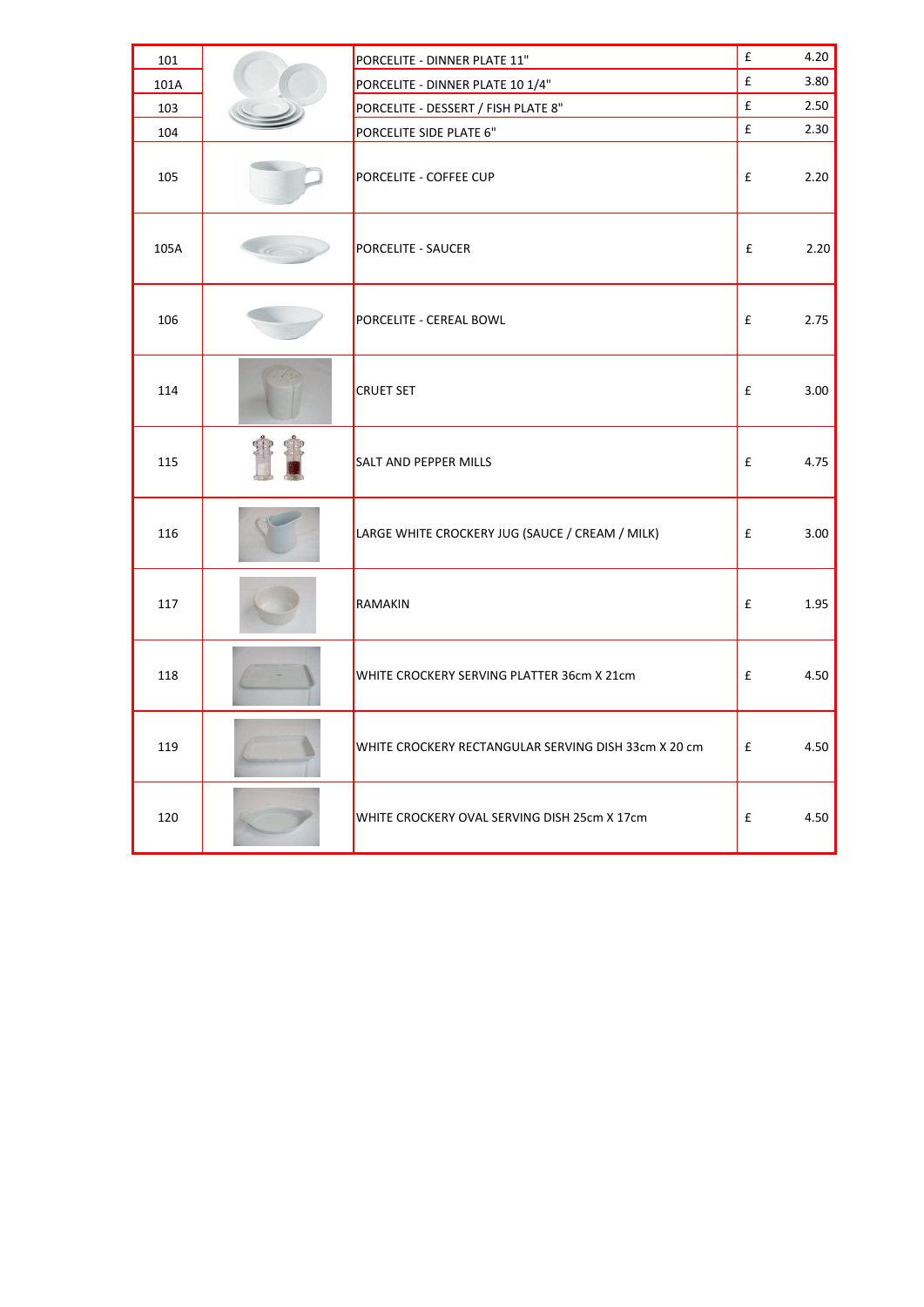### **CUTTELRY**

| <b>CODE</b> | <b>PICTURE</b> | <b>DESCRIPTION</b>                    | <b>PRICE</b>               |
|-------------|----------------|---------------------------------------|----------------------------|
| 201         |                | TABLE KNIFE - JESMOND PATTERN         | $\mathbf f$<br>1.35        |
| 202         |                | <b>TABLE FORK - JESMOND PATTERN</b>   | £<br>0.95                  |
| 203         |                | DESSERT KNIFE - JESMOND PATTERN       | £<br>1.25                  |
| 204         |                | <b>DESSERT FORK - JESMOND PATTERN</b> | £<br>0.80                  |
| 205         |                | DESSERT SPOON - JESMOND PATTERN       | £<br>0.80                  |
| 208         |                | SOUP SPOON - JESMOND PATTERN          | £<br>0.80                  |
| 209         |                | <b>TEASPOON - JESMOND PATTERN</b>     | £<br>0.60                  |
| 206         |                | SERVING SPOON - JESMOND PATTERN       | £<br>0.95                  |
| 211         |                | FISH KNIFE - JESMOND PATTERN          | £<br>1.35                  |
| 212         |                | FISH FORK - JESMOND PATTERN           | £<br>0.95                  |
| 221         |                | <b>TABLE KNIFE - JAMBOREE</b>         | £<br>1.50                  |
| 222         |                | <b>TABLE FORK - JAMBOREE</b>          | $\pmb{\mathsf{f}}$<br>1.10 |
| 223         |                | <b>DESSERT KNIFE - JAMBOREE</b>       | £<br>1.30                  |
| 224         |                | <b>DESSERT FORK - JAMBOREE</b>        | £<br>1.00                  |
| 225         |                | <b>DESSERT SPOON - JAMBOREE</b>       | £<br>1.00                  |
| 228         |                | SOUP SPOON - JAMBOREE                 | £<br>1.00                  |
| 229         |                | <b>TEASPOON - JAMBOREE</b>            | £<br>0.70                  |
| 213         |                | <b>SERVING TONGS</b>                  | £<br>2.50                  |
| 214         |                | CAKE / FISH SLICE                     | £<br>3.00                  |
| 215         |                | <b>SOUP LADLE</b>                     | £<br>6.00                  |
| 207         |                | LARGE SERVING SPOON                   | £<br>3.00                  |
| 216         |                | <b>RICE SERVING SPOON</b>             | £<br>2.00                  |
| 217         | <b>SENTERS</b> | <b>CHEESE KNIFE</b>                   | 3.00<br>£                  |
| 218         |                | <b>CARVING SET</b>                    | 15.00<br>£                 |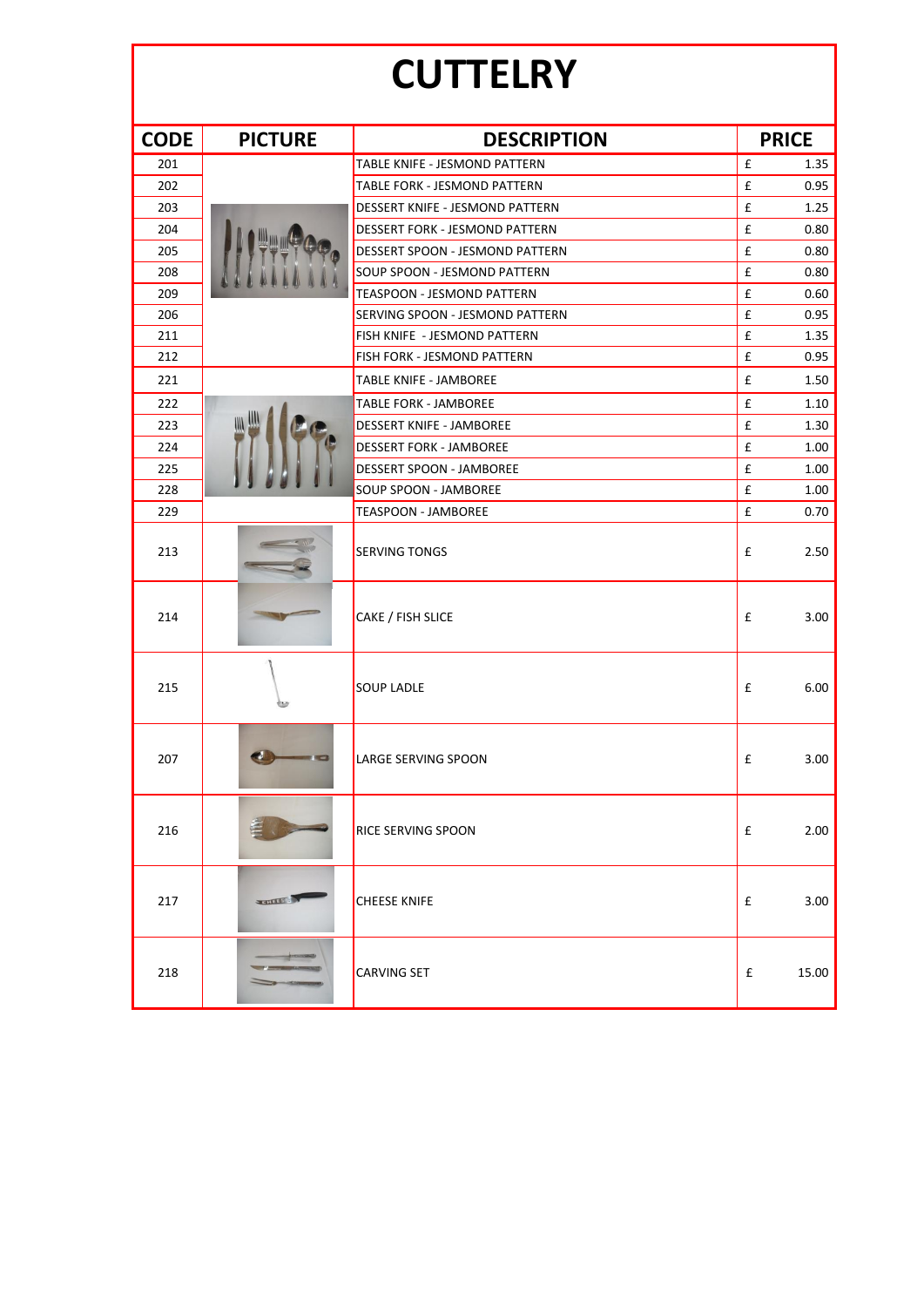### **FURNITURE**

| <b>CODE</b> | <b>PICTURE</b> | <b>DESCRIPTION</b>                                                              | <b>PRICE</b>       |       |
|-------------|----------------|---------------------------------------------------------------------------------|--------------------|-------|
|             |                |                                                                                 |                    |       |
|             |                |                                                                                 |                    |       |
| 300         |                | <b>TRESTLE TABLE 6ft</b>                                                        | £                  | 80.00 |
| 301         |                | <b>TRESTLE TABLE 5ft</b>                                                        | £                  | 70.00 |
| 302         |                | <b>TRESTLE TABLE 4ft</b>                                                        | £                  | 65.00 |
| 303         |                | <b>TRESTLE TABLE 3ft</b>                                                        | £                  | 65.00 |
| 309         |                | BENCH 6FT LONG FOR 6FT TRESTLE TABLES                                           | £                  | 45.00 |
| 304         |                | <b>ROUND 4FT TABLE</b>                                                          | £                  | 65.00 |
| 305         |                | <b>ROUND 5FT TABLE</b>                                                          | £                  | 80.00 |
| 306         |                | <b>ROUND 6FT TABLE</b>                                                          | £                  | 95.00 |
| 307         |                | <b>ROUND 3FT TABLE</b>                                                          | £                  | 60.00 |
| 308         |                | OVAL TABLE 8' x 4'                                                              | £                  | 95.00 |
| 310         |                | <b>FOLDING SAMSONITE CHAIRS BLUE</b>                                            | £                  | 14.75 |
| 310A        |                | FOLDING SAMSONITE CHAIRS GREY                                                   | £                  | 14.75 |
| 314         |                | PARTIO SET Comprising :- 1 TABLE, 6 CHAIRS, 6 CUSHIONS, 1<br>PARASOL and 1 BASE |                    |       |
| 311         |                | PATIO TABLE GREEN                                                               | £                  | 14.99 |
| 312         |                | PATIO CHAIR GREEN                                                               | $\pmb{\mathsf{f}}$ | 5.99  |
| 313         |                | PATIO PARASOL AND BASE                                                          | £                  | 11.95 |
| 315         |                | <b>CUSHION FOR PATIO CHAIRS</b>                                                 | $\pmb{\mathsf{f}}$ | 3.00  |
| 316         |                | TERRACOTTA BAQUETTING CHAIR                                                     | £                  | 37.50 |
| 317         |                | GOLD LAUEL BANQUETING CHAIR (OLDER STYLE)                                       | £                  | 37.50 |
| 318         |                | <b>POSEUR TABLE</b>                                                             | £                  | 60.00 |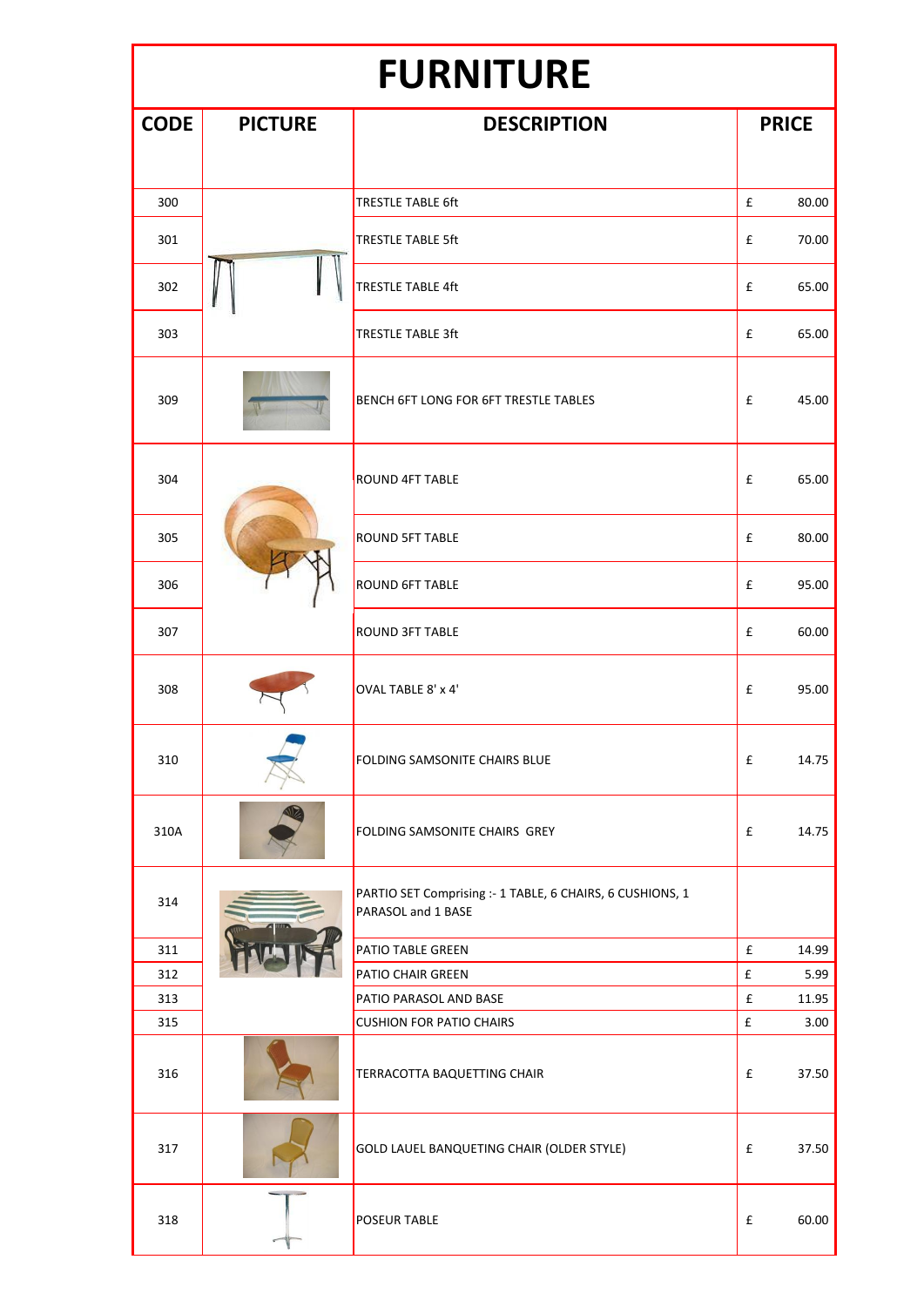| 319 | POSEUR CHAIR (BAR CHAIR)                          | $\mathbf{f}$       | 35.00  |
|-----|---------------------------------------------------|--------------------|--------|
| 758 | <b>ELECTRIC PATIO HEATER</b>                      | £                  | 115.00 |
| 320 | BISTRO SET Comprising 1 TABLE and 4 WICKER CHAIRS |                    |        |
| 321 | <b>BISTROL TABLE</b>                              | £                  | 50.00  |
| 322 | <b>WICKER CHAIR</b>                               | $\pmb{\mathtt{f}}$ | 35.00  |
| 323 | <b>COAT RAIL</b>                                  | £                  | 50.00  |
| 324 | PLASTIC CLASSROOM CHAIR                           | £                  | 15.95  |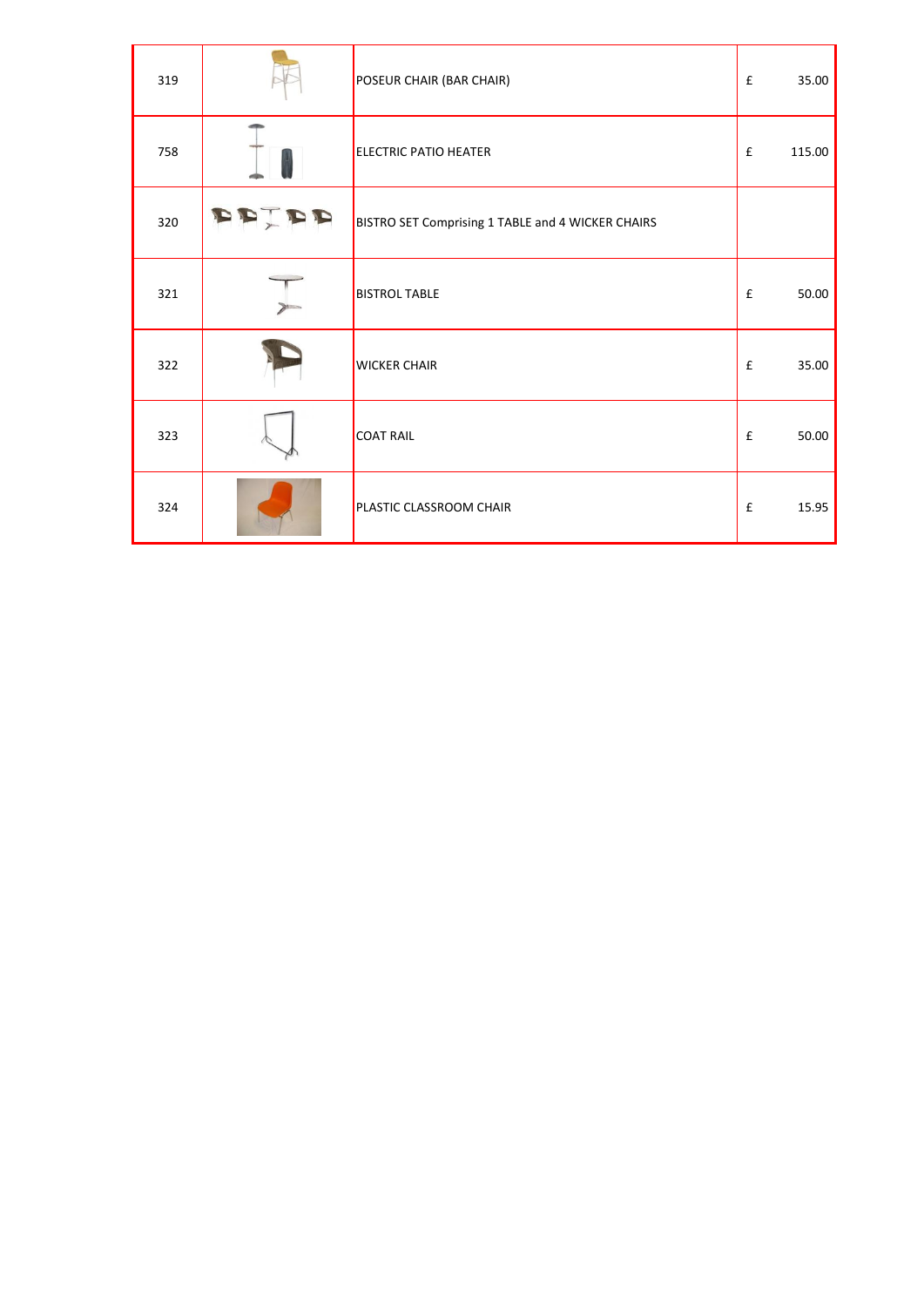### **GLASSWARE**

| <b>CODE</b> | <b>PICTURE</b> | <b>DESCRIPTION</b>            | <b>PRICE</b>               |
|-------------|----------------|-------------------------------|----------------------------|
|             |                |                               |                            |
| 401         | ali Cin        | IMPERIAL FLUTE GLASS 7 1/40Z  | $\pmb{\mathsf{f}}$<br>1.45 |
| 402         |                | IMPERIAL PARIS GLASS 8 1/4 OZ | 1.40<br>$\pmb{\mathsf{f}}$ |
| 403         |                | HI BALL 10oz GLASS            | $\pmb{\mathsf{f}}$<br>0.45 |
| 419         |                | HI BALL 602 GLASS             | 0.45<br>£                  |
| 404         |                | PARIS 60z GLASS               | 0.50<br>$\pmb{\mathsf{f}}$ |
| 405         |                | <b>SHOT GLASS</b>             | £<br>0.60                  |
| 405A        |                | <b>COLOURED SHOT GLASS</b>    | 0.50<br>$\pmb{\mathsf{f}}$ |
| 406         |                | <b>PINT GLASS</b>             | 0.75<br>£                  |
| 407         | F2             | <b>SHERRY GLASS</b>           | $\pmb{\mathsf{f}}$<br>0.60 |
| 418         |                | PORT GLASS                    | 0.95<br>$\pmb{\mathsf{f}}$ |
| 408         |                | <b>BRANDY GLASS</b>           | 1.95<br>$\pmb{\mathsf{f}}$ |
| 409         |                | <b>WHISKEY GLASS</b>          | 0.80<br>$\pmb{\mathsf{f}}$ |
| 410         |                | WATER JUG (Ave 1.3Litres)     | 2.15<br>$\pmb{\mathsf{f}}$ |
| 411         |                | <b>SUNDAE DISH</b>            | $\pmb{\mathsf{f}}$<br>2.10 |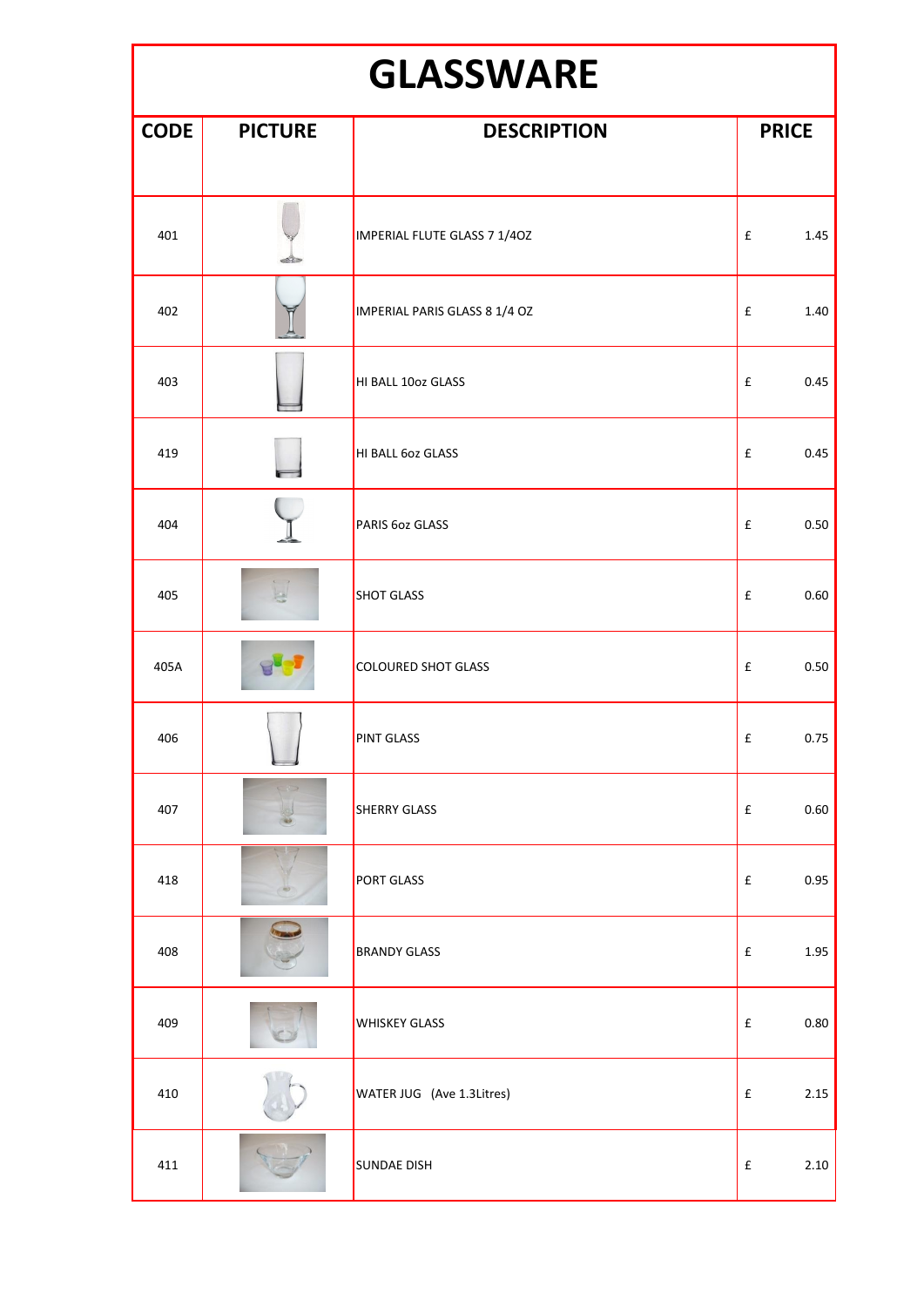| 412 | <b>SALAD BOWL GLASS</b>            | $\mathbf f$ | 3.00 |
|-----|------------------------------------|-------------|------|
| 413 | <b>TRIFLE BOWL GLASS</b>           | £           | 3.00 |
| 414 | <b>ASHTRAY GLASS</b>               | £           | 2.00 |
| 415 | <b>GLASS PUNCH BOWL WITH LADLE</b> | £           | 6.00 |
| 416 | <b>WHISKEY GLASS with BUBBLE</b>   | £           | 1.45 |
| 417 | TALL SLIM with BUBBLE              | £           | 1.50 |
| 418 | <b>IRISH COFFEE GLASS</b>          | £           | 1.15 |
| 420 | MARTINI GLASS                      | £           | 3.60 |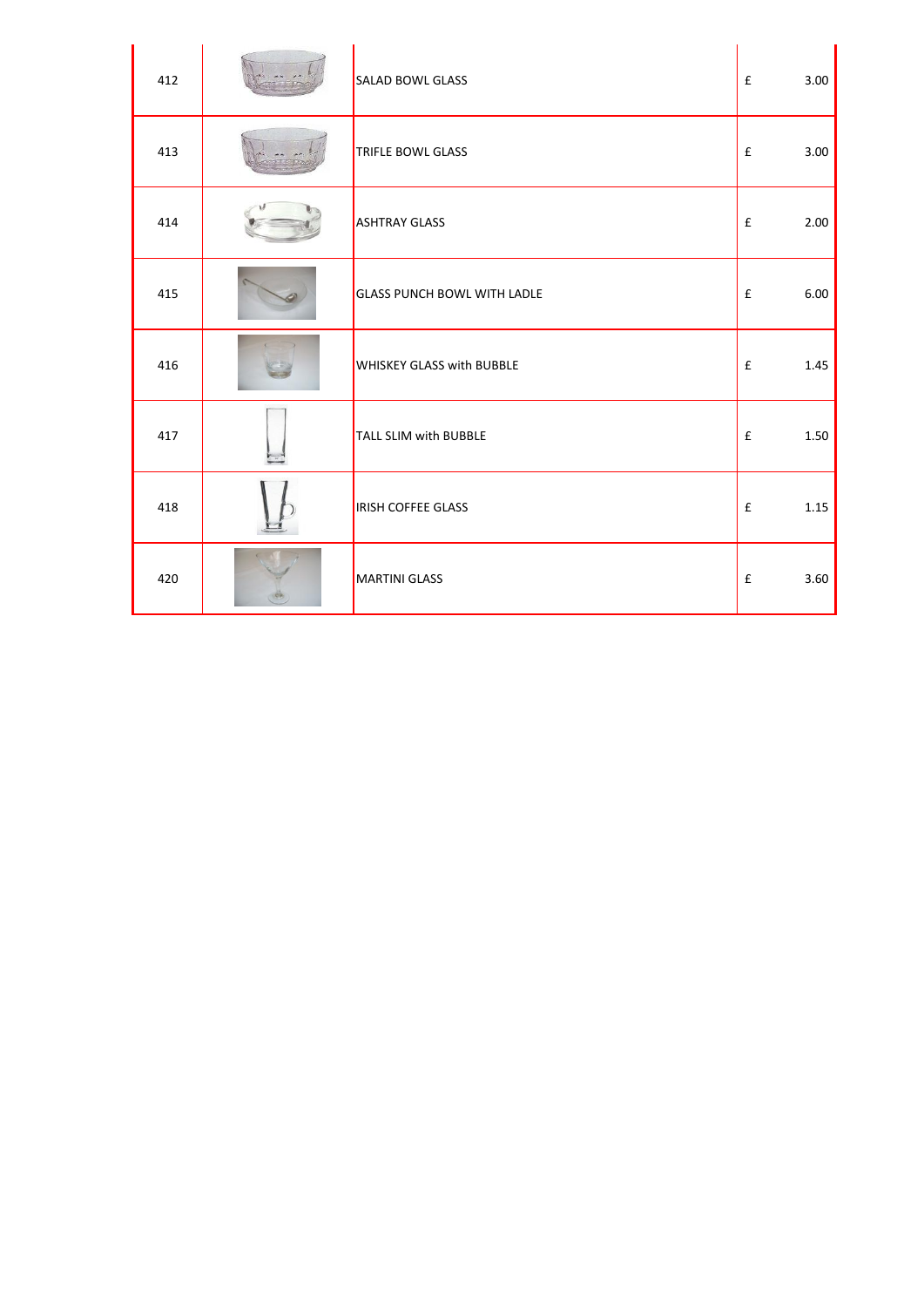# **LINEN**

| <b>CODE</b> | <b>PICTURE</b> | <b>DESCRIPTION</b>                   | <b>PRICE</b> |       |
|-------------|----------------|--------------------------------------|--------------|-------|
|             |                |                                      |              |       |
|             |                |                                      |              |       |
| 501         |                | 108 " Round Table Cloth Round White  | £            | 24.50 |
| 502         |                | 90"x 90" TABLECLOTHS White           | £            | 15.95 |
| 503         |                | 70"x70" TABLECLOTHS White            | £            | 12.75 |
| 504         |                | 108"x70" TABLECLOTHS White           | £            | 15.95 |
| 505         |                | 54"x54" TABLECLOTHS White            | £            | 9.95  |
| 506         |                | 144" x 70" TABLECLOTHS White         | £            | 17.75 |
| 507         |                | NAPKINS WHITE 22"x22" White          | £            | 1.95  |
| 502C        |                | 90"x 90" TABLECLOTHS Coloured        | £            | 19.25 |
| 503C        |                | 70"x70" TABLECLOTHS Coloured         | £            | 15.50 |
| 504C        |                | 108"x70" TABLECLOTHS Coloured        | £            | 19.25 |
| 505C        |                | 54"x54" TABLECLOTHS Coloured         | £            | 12.00 |
| 506C        |                | 144" x 70" TABLECLOTHS Coloured      | £            | 21.00 |
| 507C        |                | NAPKINS WHITE 22"x22" Coloured       | £            | ٠     |
| 511         |                | <b>CHAIR COVERS (VARIOUS CLOURS)</b> | £            | 20.00 |
| 513         |                | SASHES / BOWS                        | £            | 4.00  |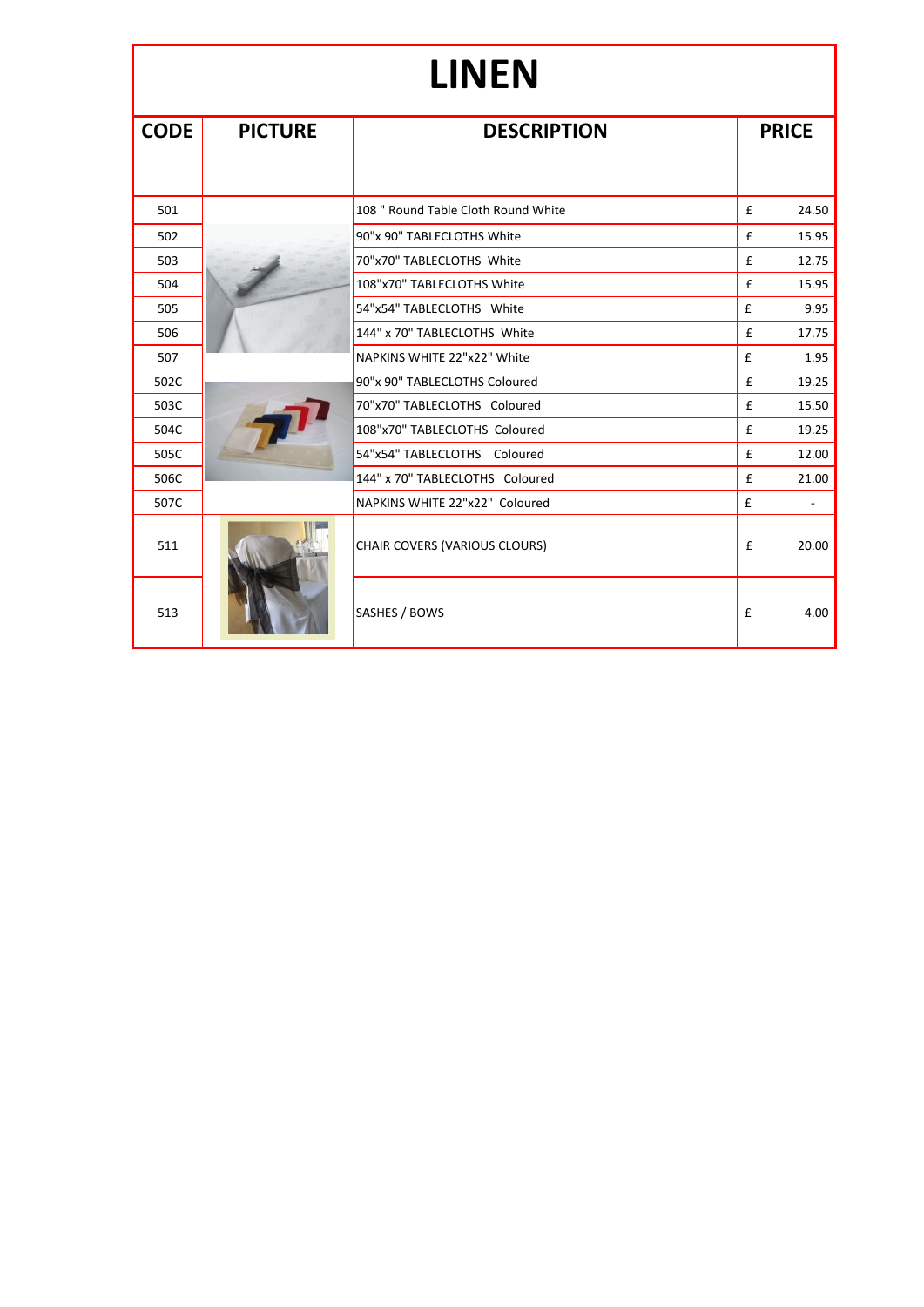## **BAR**

| <b>CODE</b> | <b>PICTURE</b> | <b>DESCRIPTION</b>                 | <b>PRICE</b>               |
|-------------|----------------|------------------------------------|----------------------------|
| 601         |                | <b>CORKSCREW</b>                   | £<br>2.00                  |
| 602         |                | CHAMPAGNE BUCKET LARGE (4 Bottles) | £<br>8.00                  |
| 603         |                | <b>CHAMPAGNE ICE BUCKET</b>        | £<br>5.00                  |
| 604         | Œ              | CHAMPAGNE ICE BUCKET ON PEDESTAL   | 18.50<br>£                 |
| 605         |                | <b>ICE BUCKET with TONGS</b>       | 6.00<br>£                  |
| 606         |                | <b>BLACK ICE BIN</b>               | $\mathbf f$<br>12.50       |
| 607         |                | <b>NON SLIP BAR TRAYS</b>          | $\pmb{\mathsf{f}}$<br>5.00 |
| 608         |                | <b>SILVER BAR TRAYS</b>            | $\pmb{\mathsf{f}}$<br>5.00 |
| 609         |                | <b>STANDARD BAR TRAYS</b>          | $\pmb{\mathsf{f}}$<br>3.00 |
| 610         |                | <b>WINE COOLER</b>                 | 7.00<br>£                  |
| 611         |                | <b>COCKTAIL SHAKER</b>             | £<br>7.50                  |
| 612         |                | <b>COCKTAIL STIRRING SPOON</b>     | 3.00<br>£                  |
| 613         |                | STANDARD ICE BUCKET WITH TONGS     | £<br>3.00                  |
| 614         |                | PUNCH BOWL WITH LADLE              | $\mathbf f$<br>21.00       |
| 415         |                | <b>GLASS PUNCH BOWL WITH LADLE</b> | 15.00<br>£                 |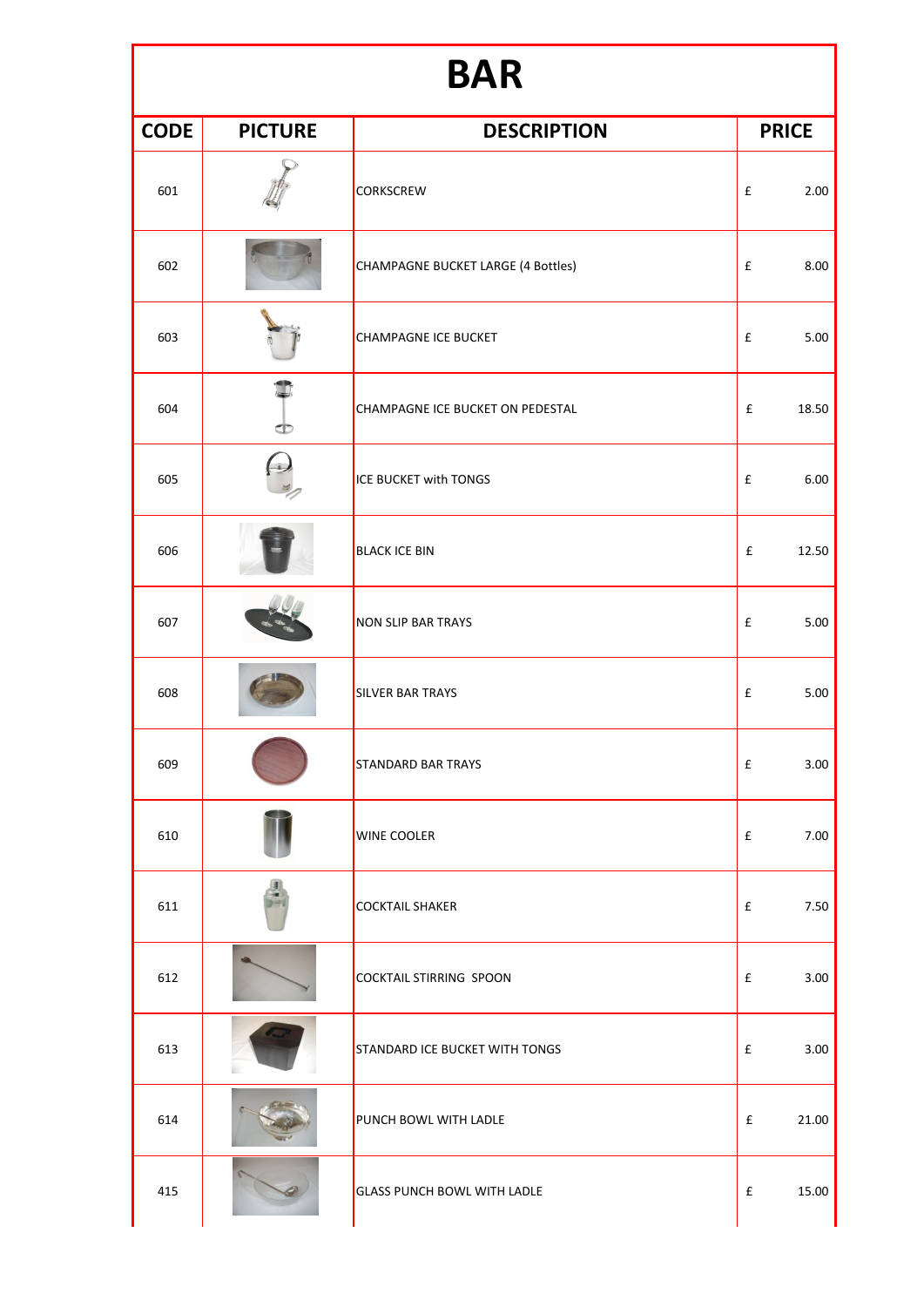## **STAINLESS STEEL**

| <b>CODE</b> | <b>PICTURE</b> | <b>DESCRIPTION</b>         | <b>PRICE</b>               |
|-------------|----------------|----------------------------|----------------------------|
| 650         | в              | OVAL PLATTER 24"           | £<br>4.50                  |
| 651         |                | <b>OVAL PLATTER 18"</b>    | $\pmb{\mathtt{f}}$<br>3.50 |
| 652         |                | <b>OVAL PLATTER 14"</b>    | $\pmb{\mathsf{f}}$<br>2.75 |
| 653         |                | OVAL PLATTER 12"           | $\pmb{\mathsf{f}}$<br>2.50 |
| 654         |                | <b>SALMON PLATTER 24"</b>  | £<br>4.50                  |
| 655         |                | <b>SALMON KETTLE</b>       | £<br>17.50                 |
| 656         |                | <b>ROUND PLATTER 16"</b>   | 3.50<br>£                  |
| 657         |                | OVAL DIVIDED VEG DISH      | 3.00<br>£                  |
| 657A        |                | <b>OVAL VEG DISH</b>       | £<br>3.00                  |
| 657B        |                | <b>TRIPLE VEG DIVIDERS</b> | $\pmb{\mathsf{f}}$<br>3.00 |
| 657C        |                | <b>VEG DISH LID</b>        | £<br>3.00                  |
| 658         |                | ROUND VEG DISH 10"         | £<br>3.00                  |
| 659         |                | S/Steel MILK JUG 70oz      | £<br>3.50                  |
| 660         |                | S/Steel MILK JUG 10oz      | $\pmb{\mathsf{f}}$<br>2.50 |
| 661         | T              | S/Steel SUGAR BOWL         | 2.50<br>£                  |
| 662         |                | S/Steel SAUCE BOAT         | £<br>4.00                  |
| 663         |                | S/Steel COUPE DISH         | 2.50<br>£                  |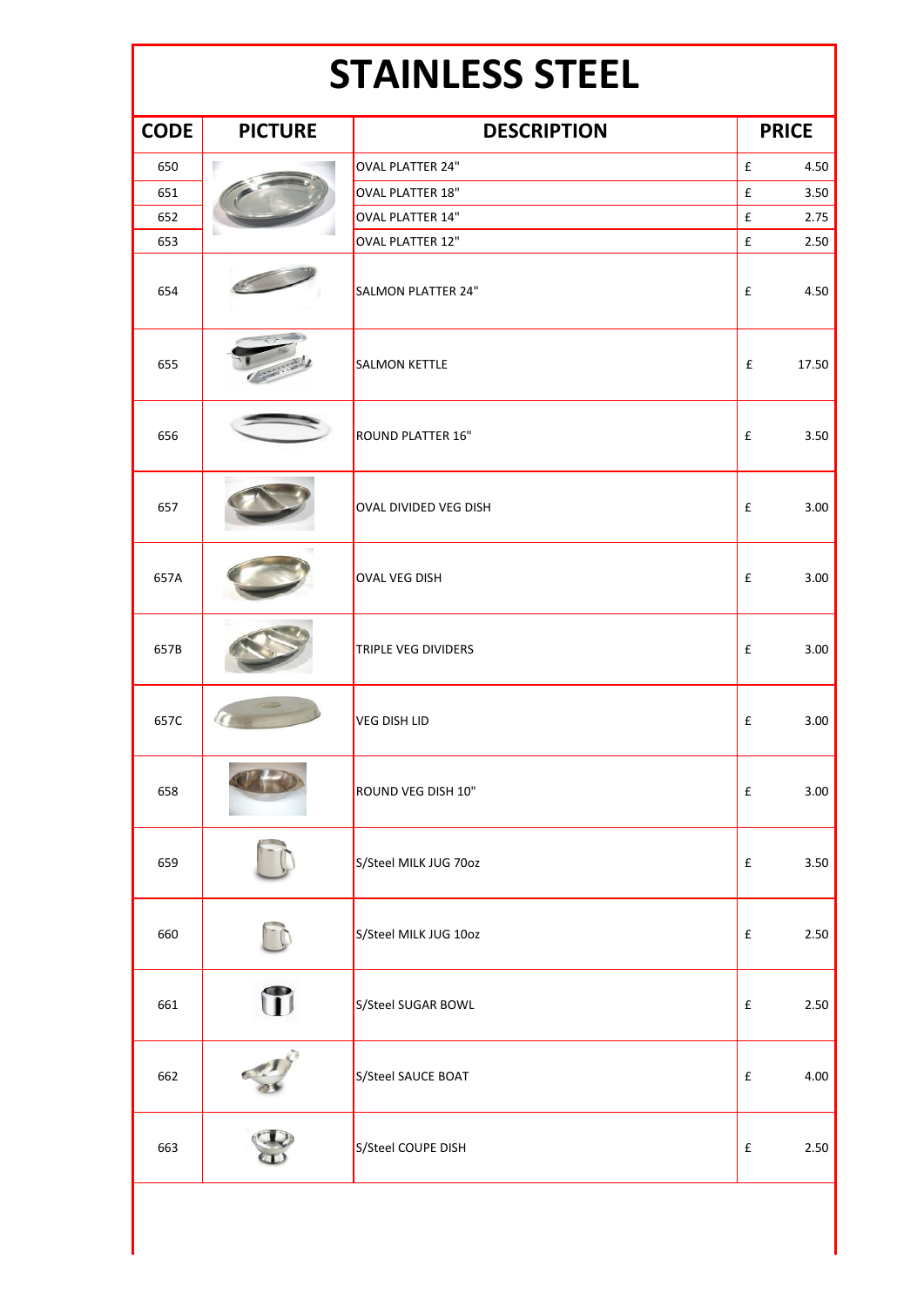| 664  | S/Steel TEAPOT 70oz                         | £ | 4.00  |
|------|---------------------------------------------|---|-------|
| 665  | S/Steel 100oz Coffee Pot                    | £ | 4.00  |
| 666  | DELUXE COFFEE POT 70oz                      | £ | 7.00  |
| 666A | <b>DELUXE TEA POT 70oz</b>                  | £ | 7.00  |
| 666B | DELUXE COFFEE THERMOS FLASK                 | £ | 9.00  |
| 667  | <b>CATERING TEAPOT</b>                      | £ | 11.00 |
| 668  | S/Steel AIRPOT 3.5Ltrs                      | £ | 17.50 |
| 669  | <b>CAFFETIER</b>                            | £ | 9.50  |
| 670  | <b>CHAFING DISH</b>                         | £ | 35.00 |
| 671  | CHAFING DISH FUEL (TWO)                     | £ | 3.00  |
| 672  | CHAFING DISH HALF DIVIDERS                  | £ | 6.00  |
| 673  | CHAFING DISH THIRD DIVIDERS                 | £ | 4.00  |
| 674  | BALTI DISHES WITH HANDLES 22cm / 24cm       | £ | 3.75  |
| 675  | BALTI DISHES WITH HANDLES 16cm              | £ | 2.50  |
| 676  | <b>SOUP TUREEN AND LADLE</b>                | £ | 8.50  |
| 811  | STAINLESS STELL CRUET SET (SALT AND PEPPER) | £ | 4.00  |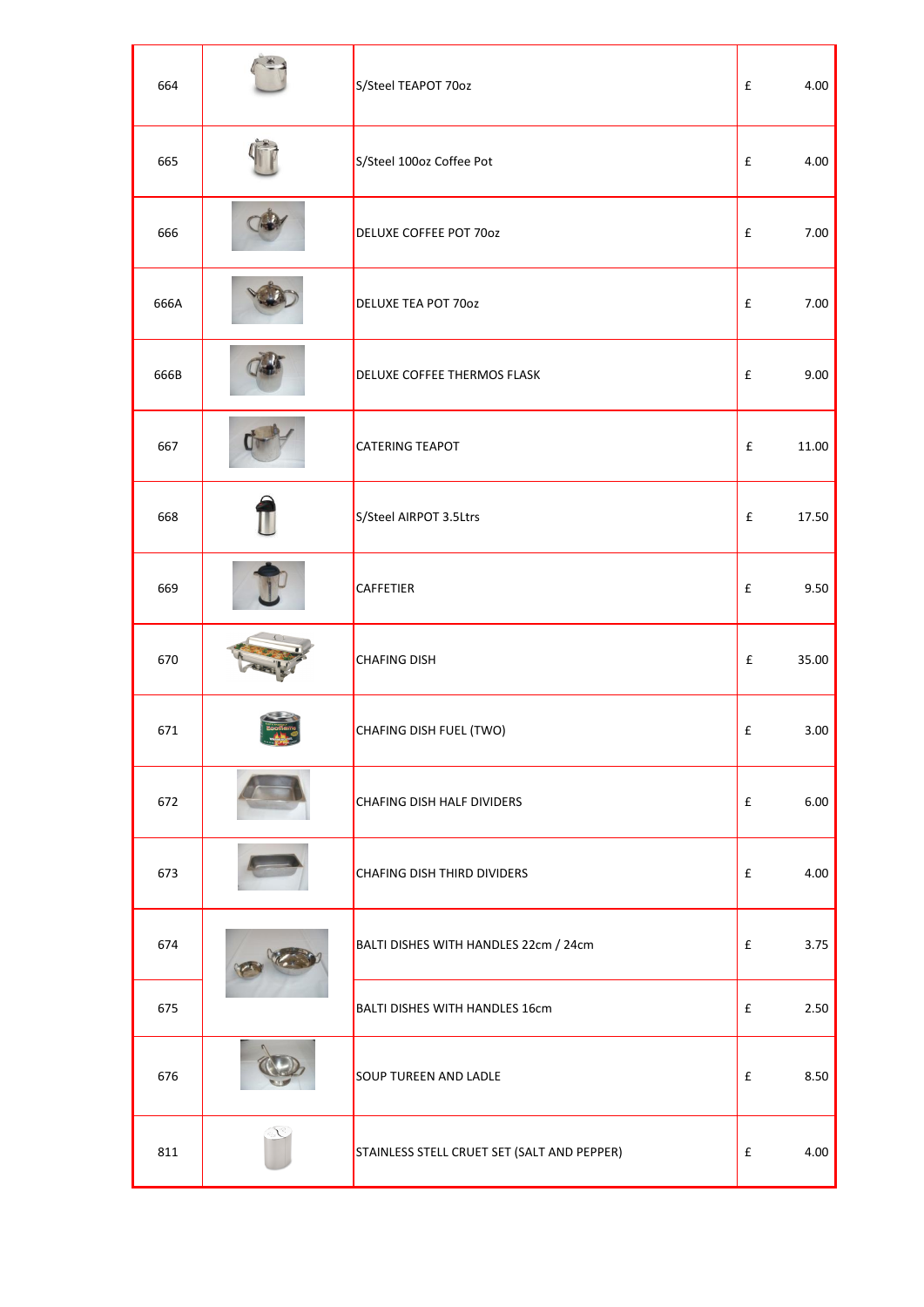### **WEDDING**

| <b>CODE</b> | <b>PICTURE</b> | <b>DESCRIPTION</b>                         | <b>PRICE</b>                |
|-------------|----------------|--------------------------------------------|-----------------------------|
|             |                |                                            |                             |
| 700         |                | ROUND WEDDING CAKE STAND                   | 19.50<br>£                  |
| 701         |                | SQUARE WEDDING CAKE STAND (WHITE/SILVER)   | 19.50<br>£                  |
| 702         |                | 'S' WEDDING CAKE STAND                     | £<br>35.00                  |
| 703         |                | <b>BRIDES KNIFE</b>                        | £<br>7.50                   |
| 704         |                | 5 TIER CLEAR PLASTIC INDEVIDUAL CAKE STAND | $\pmb{\mathsf{f}}$<br>37.50 |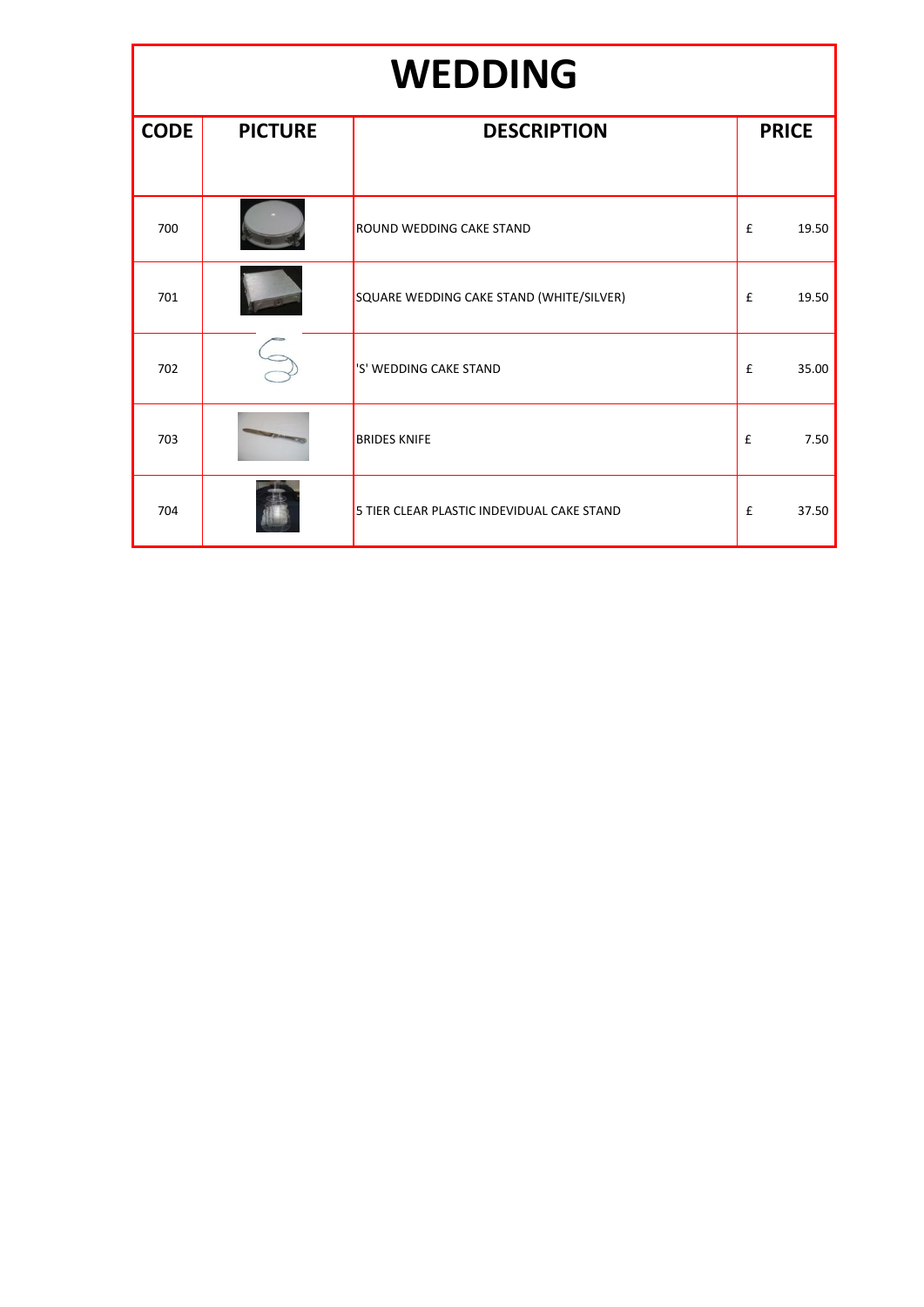| <b>ELECTRICAL AND GAS APPLIANCES</b> |                |                                      |              |  |  |  |
|--------------------------------------|----------------|--------------------------------------|--------------|--|--|--|
| <b>CODE</b>                          | <b>PICTURE</b> | <b>DESCRIPTION</b>                   | <b>PRICE</b> |  |  |  |
| 750                                  |                | <b>HOT CUPBOARD 4FT</b>              | £<br>625.00  |  |  |  |
| 751                                  |                | <b>DINNER PLATE WARMERS</b>          | £<br>475.00  |  |  |  |
| 752                                  |                | SIDE PLATE AND STARTER PLATE WARMERS | £<br>425.00  |  |  |  |
| 753                                  |                | <b>WATER BOILER 240v</b>             | £<br>95.00   |  |  |  |
| 754                                  |                | <b>WATER BOILER GAS</b>              | £<br>95.00   |  |  |  |
| 755                                  |                | <b>BAIN MARIE 4 POT</b>              | £<br>435.00  |  |  |  |
| 756                                  |                | <b>WATER BOILER SMALL</b>            | £<br>75.00   |  |  |  |
| 757                                  |                | <b>SOUPLE KETTLE</b>                 | £<br>75.00   |  |  |  |
| 758                                  |                | <b>ELECTRIC PATIO HEATER</b>         | £<br>110.00  |  |  |  |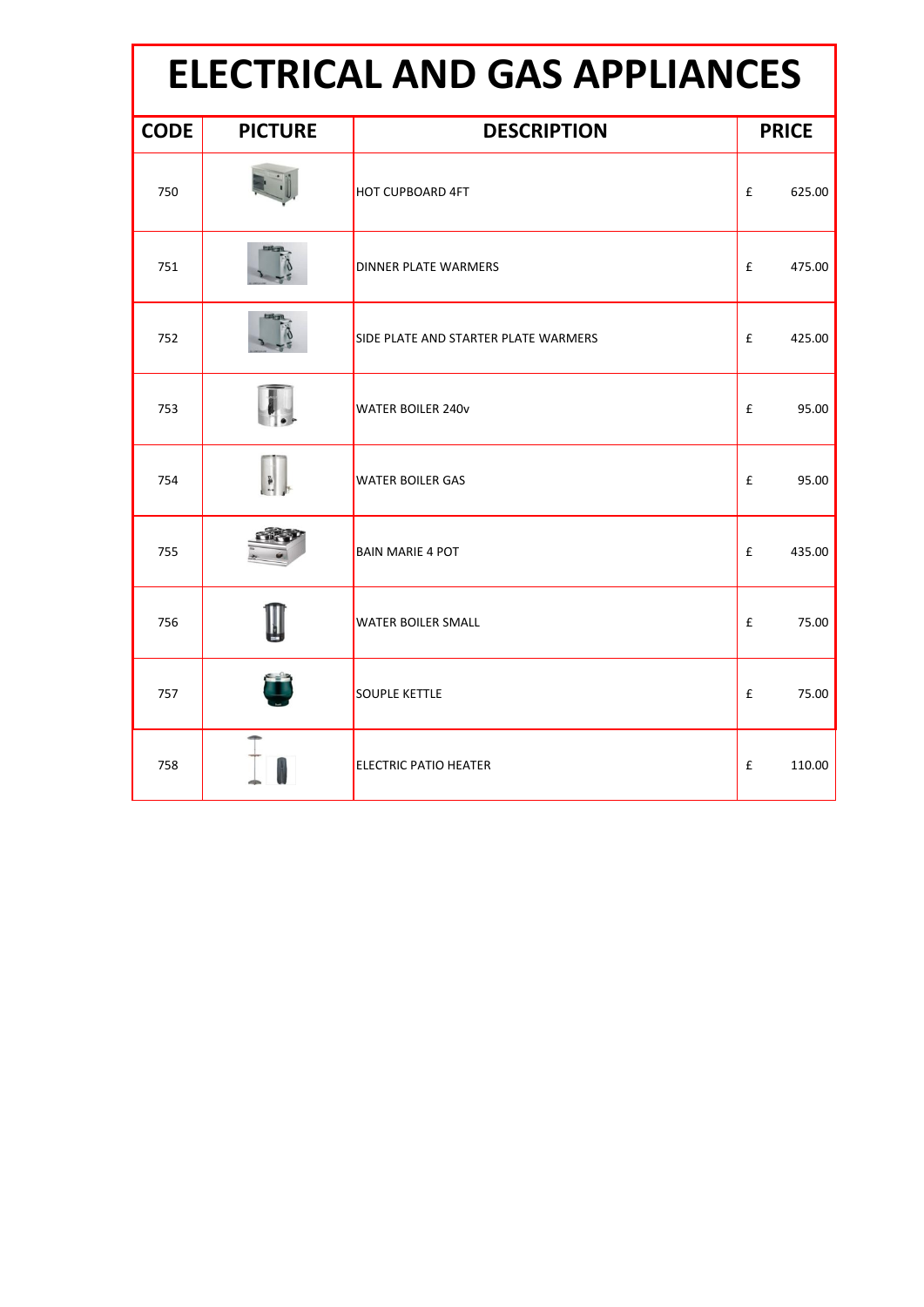### **SUNDRY ITEMS**

| <b>CODE</b> | <b>PICTURE</b> | <b>DESCRIPTION</b>                          | <b>PRICE</b> |  |
|-------------|----------------|---------------------------------------------|--------------|--|
| 800         |                | <b>WHICKER BREAD BASKET</b>                 | £<br>0.30    |  |
| 801         |                | CHROME BREAD BASKET / FRUIT BOWL            | 0.70<br>£    |  |
| 802         |                | <b>CHEESE BOARD</b>                         | £<br>2.00    |  |
| 217         | <b>Runse</b>   | <b>CHEESE KNIFE</b>                         | £<br>0.40    |  |
| 218         |                | <b>CARVING SET</b>                          | 0.25<br>£    |  |
| 804         |                | <b>COFFEE FLASK - WHITE</b>                 | £<br>2.00    |  |
| 804         |                | <b>COFFEE FLASK - BLACK</b>                 | 2.00<br>£    |  |
| 805         |                | LARGE SERVING TRAY NONE SLIP OVAL 24"       | £<br>1.00    |  |
| 805A        |                | LARGE SERVING TRAY RECTANGULAR 24"          | £<br>0.75    |  |
| 806         |                | <b>STAND FOR SERVING TRAY</b>               | 1.00<br>£    |  |
| 807         |                | LARGE PAN (VARIIOUS SIZES)                  | £<br>3.00    |  |
| 808         |                | <b>COAT RAIL</b>                            | 5.00<br>£    |  |
| 809         | Ď              | <b>TABLE NUMBERS STANDS</b>                 | f<br>1.50    |  |
| 810         | 32             | NUMBERS FOR TABLE STANDS                    | 0.10<br>£    |  |
| 811         |                | STAINLESS STELL CRUET SET (SALT AND PEPPER) | 0.75<br>£    |  |